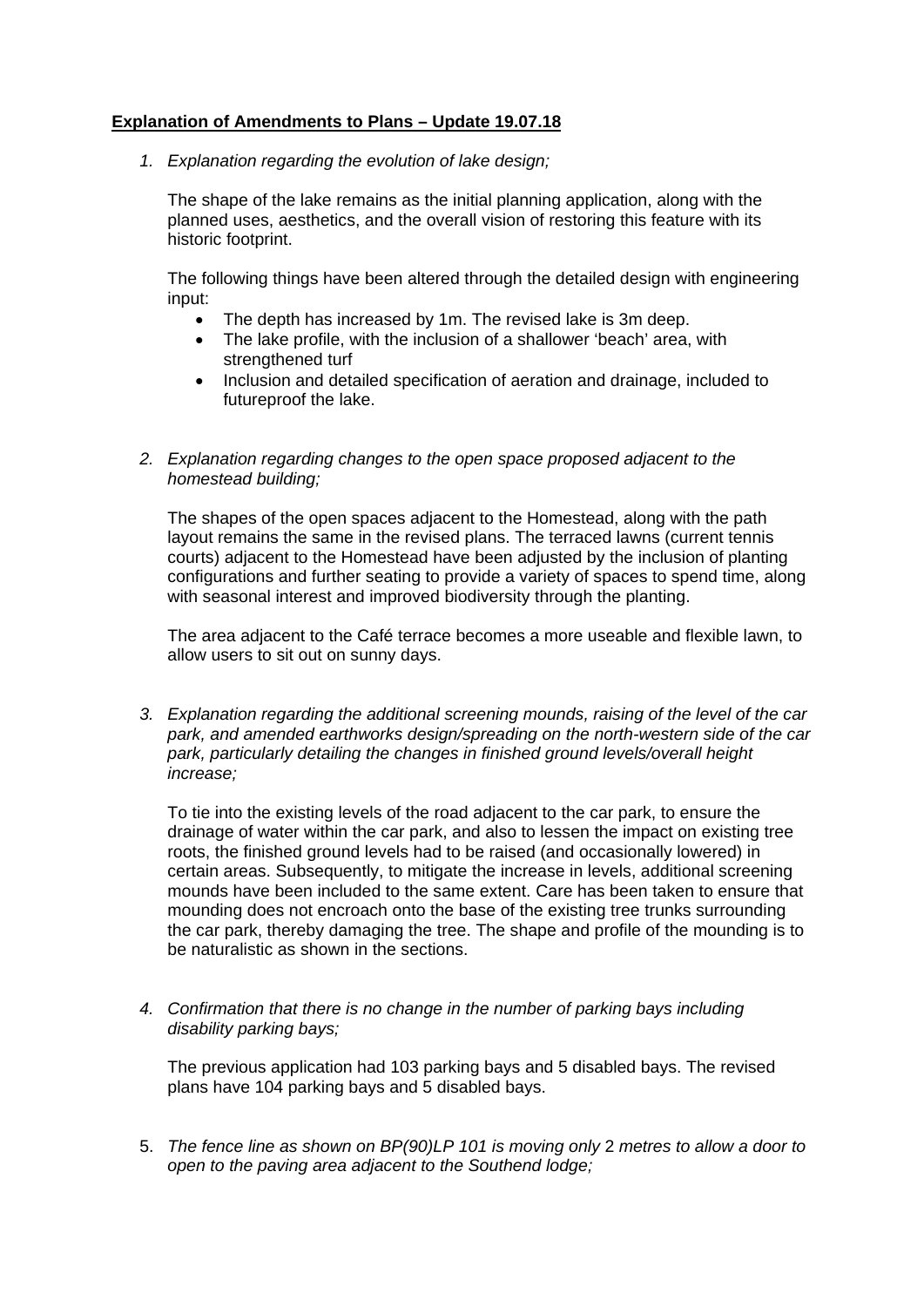## Confirmed

*6. Variety in plant species only is the change in relation to garden areas annotated on the plans;* 

Confirmed. The rationale behind the changes to the garden areas is also referred to in point (2) above.

*7. Annotations to playground areas merely define the type of play equipment to be installed;* 

The area of play, feel and style of play equipment and path layout remains the same. The play equipment labelled and annotated on the amended plans has been adjusted for its range of play value, and to include more accessible equipment for those less able.

*8. Comments regarding the degree of change to footpath design where applicable;* 

Very minor amendments to paths have been proposed. Where alignment of paths have been tweaked, it is minimal and to avoid clashes with trees e.g. in the car park area where a path was removed as it would have significantly impacted existing tree roots. Some paths were indicated in red in the initial application as receiving new surface dressing, however these are now to remain as existing with only localised repairs wherever deemed necessary on site.

*9. Confirmation and comment regarding the additional footpath to be installed to the northern side of the Mansion.* 

The current ramp adjacent to the toilet block is steep and with the toilet block being removed it was felt a gentler 1:21 slope for improved accessibility was necessary in this location.

## **Update re NMA revised landscaping plans submitted following pre-app meeting - Planning ref. 106811 responses:**

*10. The bollards (as per LP 102) are too far down the main drive. They should only be as*  far down from the entrance to the parking area as is needed for a coach and *maintenance vehicle to wait in front of the bollards when letting coaches through. To*  have them so far down may encourage people to park alongside the road outside of *the parking area/used as overspill parking;* 

This has been amended to allow for 2 coaches to wait beyond the entrance of the car park whilst waiting for the bollards to be put down. Please see attached plan (BP(90)LP102 Mark up of General Arrangement for Planning).

*11. The coach bay is too close to the mansion and would not be supported. This should be re-located to be between the parking area/stables and the vehicle access/opening*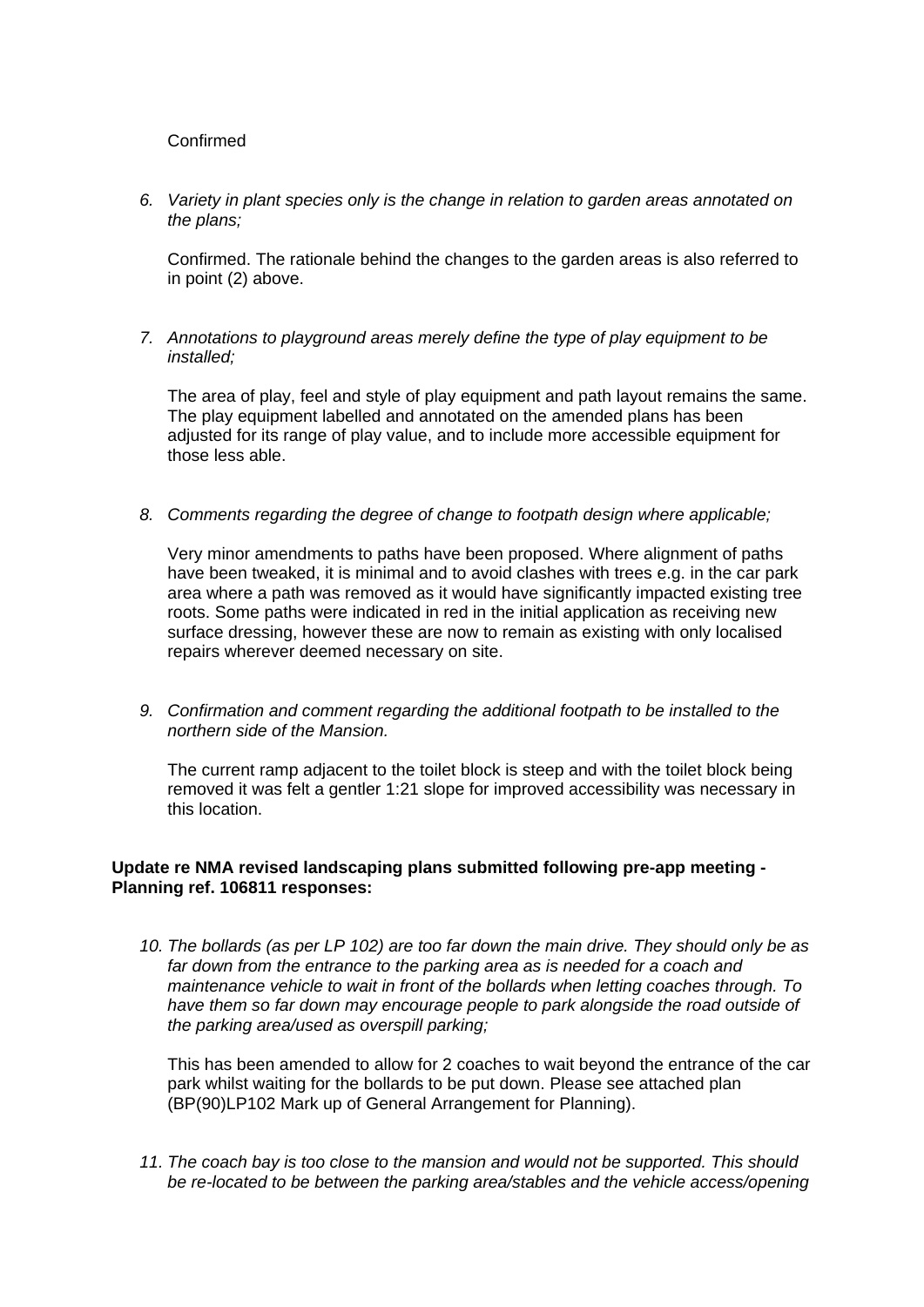*to the front of the mansion – see area in google streetview shot below. Either side of the road can be used for a bay, and it can encroach into the carriageway partially – this has been confirmed by Highways – as past the bollards there will be very little vehicular traffic (maintenance vehicles only). This area is screened from the mansion by the trees along the right side of the road in the photo;* 

The ambition is to achieve 2 coach parking spaces and after tracking a suitable location has been found on the attached plan that allows 3.5m roadway to be clear, with a 1.2m pathway for a good pedestrian comfort level either side of the coach parking. There will be limited movement of vehicles beyond the bollards and therefore it is expected that pedestrians will also walk up the driveway within the 'road'. It would not be possible to achieve even 1 coach parking space along of the northern edge of the main drive between the mature trees and therefore this option has been discounted due to the root zones and tree canopies. The tracking studies have been done to take into account the inward movement and the tracking left in blue on the drawing (BP(90)SK180712 Coach Parking) for reference.

- *12. Car park still has a very urban sense to it and a more informal arrangement would suit the parkland setting eg;* 
	- *a. Kerb edging to carpark surface is indicated to be raised concrete kerb. As the sides to the drive from the park gates to the mansion are low key edges - in fact mostly non-existent edging so the grass is the edge – it would be good to clarify a similarly low key edge restraint within the carpark eg timber or much smaller dimension concrete edge flush with the carpark surface rather than a highway concrete kerb;*

Given that the car park is sunken with 1:2.5/3 slopes, the raised concrete edging around the perimeter is necessary to assist with levels and provide a stable grounding. Where possible this edging can be flush as shown in purple (particularly within the centre of the car park and where this ties into the main driveway). We would not recommend the use of timber edging within the car park as this will need to be replaced much quicker due to the frequency of vehicles and therefore is not sustainable. The wear and tear of a car park setting is particularly high and timber edging would need to be replaced at least every 10 years (and if overrun, which is likely, even sooner than this). This level of replacement is not possible within parks budgets and is therefore not a sustainable option.

*b. A more organic shape to the car park would suit the site;* 

As discussed the layout of the car park has not changed from the previously accepted proposal.

*c. More informally arranged planting to carry the flow of tree planting from the park, across the parking area and continue with tree planting on the other side;* 

As discussed a row of low hedging has been introduced along the pedestrian access to the car park to tie this into the hedging on the stable yard side (See drawing BP(90)LP102 Mark up of General Arrangement for Planning). This will increase the legibility of the access and also help to screen the cars where there is no mounding at this location.